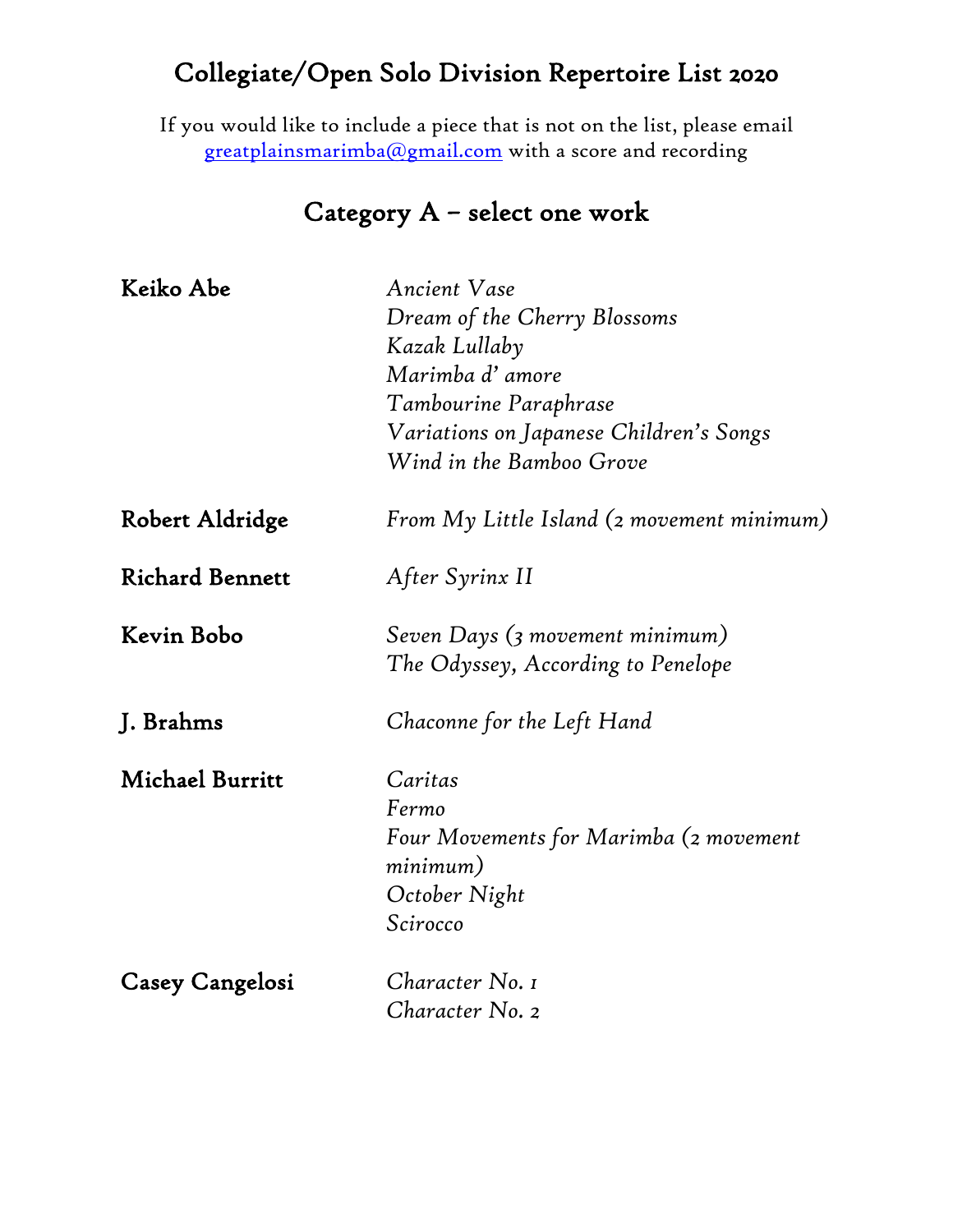| Pius Cheung       | Classical Sonata (2 movement minimum)<br>Etudes: E Minor, D Minor, D Major, and $C#$<br>Minor (choose one or more) |
|-------------------|--------------------------------------------------------------------------------------------------------------------|
| Ming-ching Chui   | Pure Black                                                                                                         |
| Jacob Druckman    | Reflections on the Nature of Water $\zeta$<br>movement minimum)                                                    |
| Eric Ewazen       | Northern Lights                                                                                                    |
| Mark Ford         | Kingdom Lore Fanfare                                                                                               |
| Paul Fowler       | Michiyuki                                                                                                          |
| Markus Halt       | Marimbasonic<br>Marimbics                                                                                          |
| Andy Harnsberger  | Words Unspoken                                                                                                     |
| Joel Harrison     | <b>Fear of Silence</b>                                                                                             |
| Raymond Helble    | Grand Fantasy<br>Toccata Fantasy                                                                                   |
| Toshi Ichiyanagi  | The Source                                                                                                         |
| Anna Ignatowicz   | Toccata                                                                                                            |
| Daniel Kessner    | Continuum                                                                                                          |
| Aram Khachaturian | Adventures of Ivan                                                                                                 |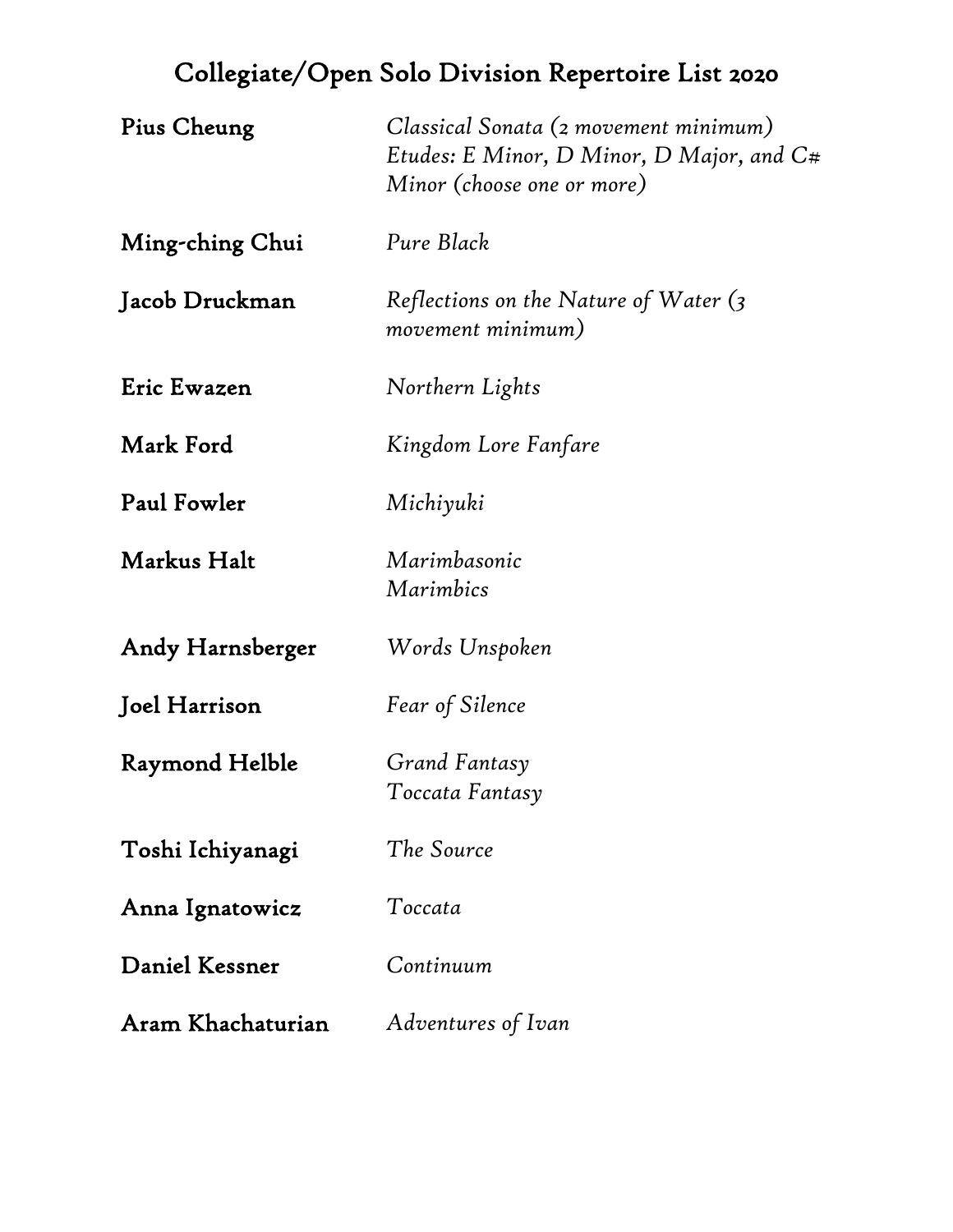| Peter Klatzow       | Dances of Earth and Fire<br>Inyanga        |
|---------------------|--------------------------------------------|
| Paul Lansky         | Three Moves                                |
| Steven Mackey       | See Ya Thursday<br><b>Beast</b>            |
| Bruni Mantovani     | Moi, jeu                                   |
| Csaba Zoltan Marjan | Niflheim                                   |
| Thomas Marceau      | Cliffs of Moher<br>Seascape                |
| David Maslanka      | My Lady White<br>Variations on 'Lost Love' |
| Minoru Miki         | Time for Marimba                           |
| Kazunori Miyake     | Chain                                      |
| Akira Miyoshi       | Ripple<br>Torse III                        |
| Akemi Naito         | Memory of the Woods                        |
| Roger Reyolds       | Autumn Island                              |
| Eric Sammut         | Caméléon<br>Stroboscope                    |
| Claudio Santangelo  | Dance of the Butterfly<br>Francy           |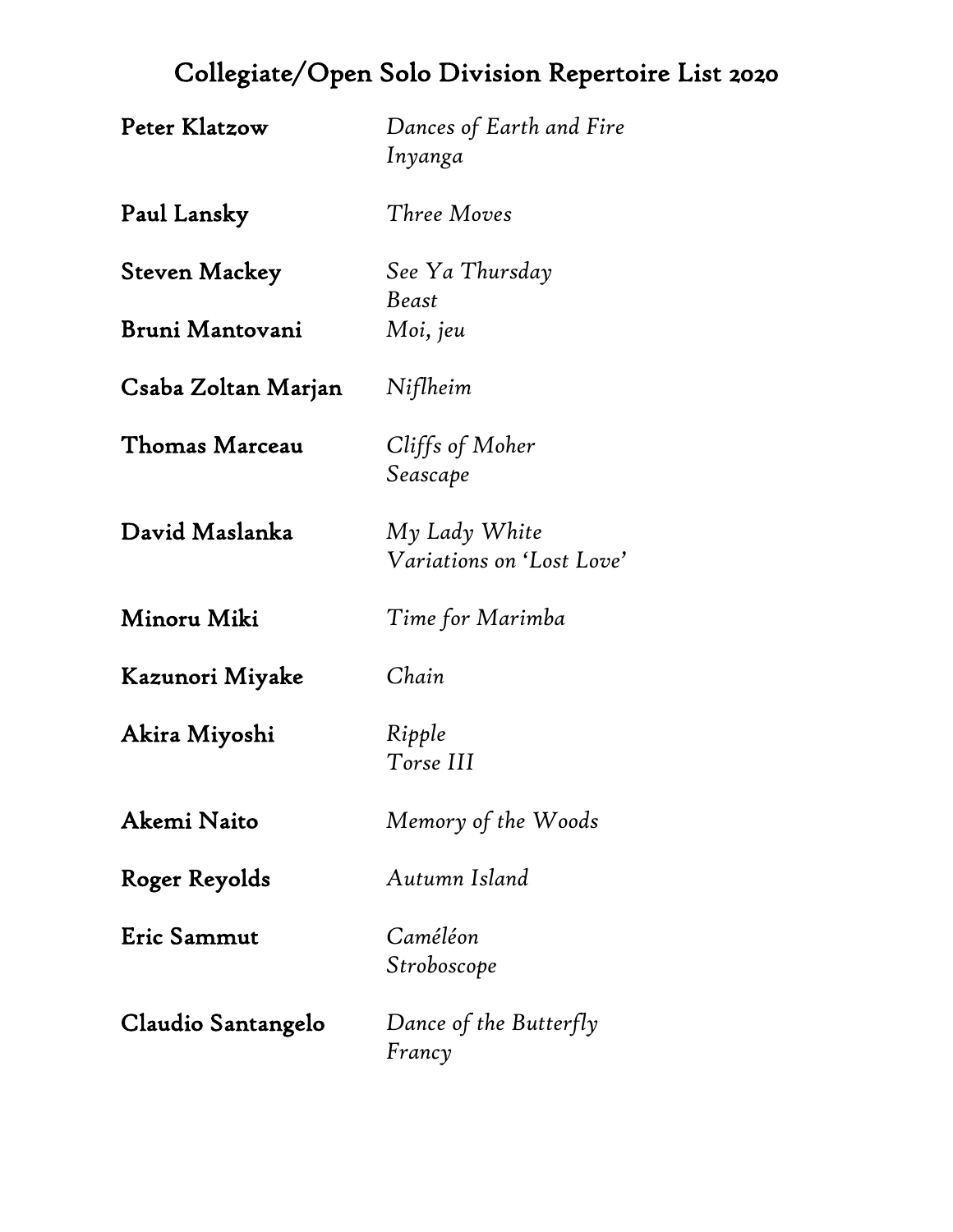| <b>Gunther Schuller</b>                     | Marimbology                                                                                                                      |
|---------------------------------------------|----------------------------------------------------------------------------------------------------------------------------------|
| Joseph Schwantner                           | Velocities                                                                                                                       |
| John Serry                                  | Rhapsody for Marimba                                                                                                             |
| Leigh Howard Stevens<br><b>Gordon Stout</b> | Rhythmic Caprice<br>Astral Dance<br><b>Beads of Glass</b><br><b>Rumble Strips</b><br>Sedimental Structures<br>Two Mexican Dances |
| <b>Steven Stucky</b>                        | Isabelle Dances (movements $\iota$ and $\iota$ )                                                                                 |
| Yasuo Sueyoshi                              | Mirage for Marimba                                                                                                               |
| <b>Andrew Thomas</b>                        | Merlin (second movement only)                                                                                                    |
| Ivan Trevino                                | Memento                                                                                                                          |
| Alejandro Viñao                             | <b>Burritt Variations</b><br>Khan Variations                                                                                     |
| Nebojsa Zivkovic                            | Ilijas<br>Ultimatum I                                                                                                            |